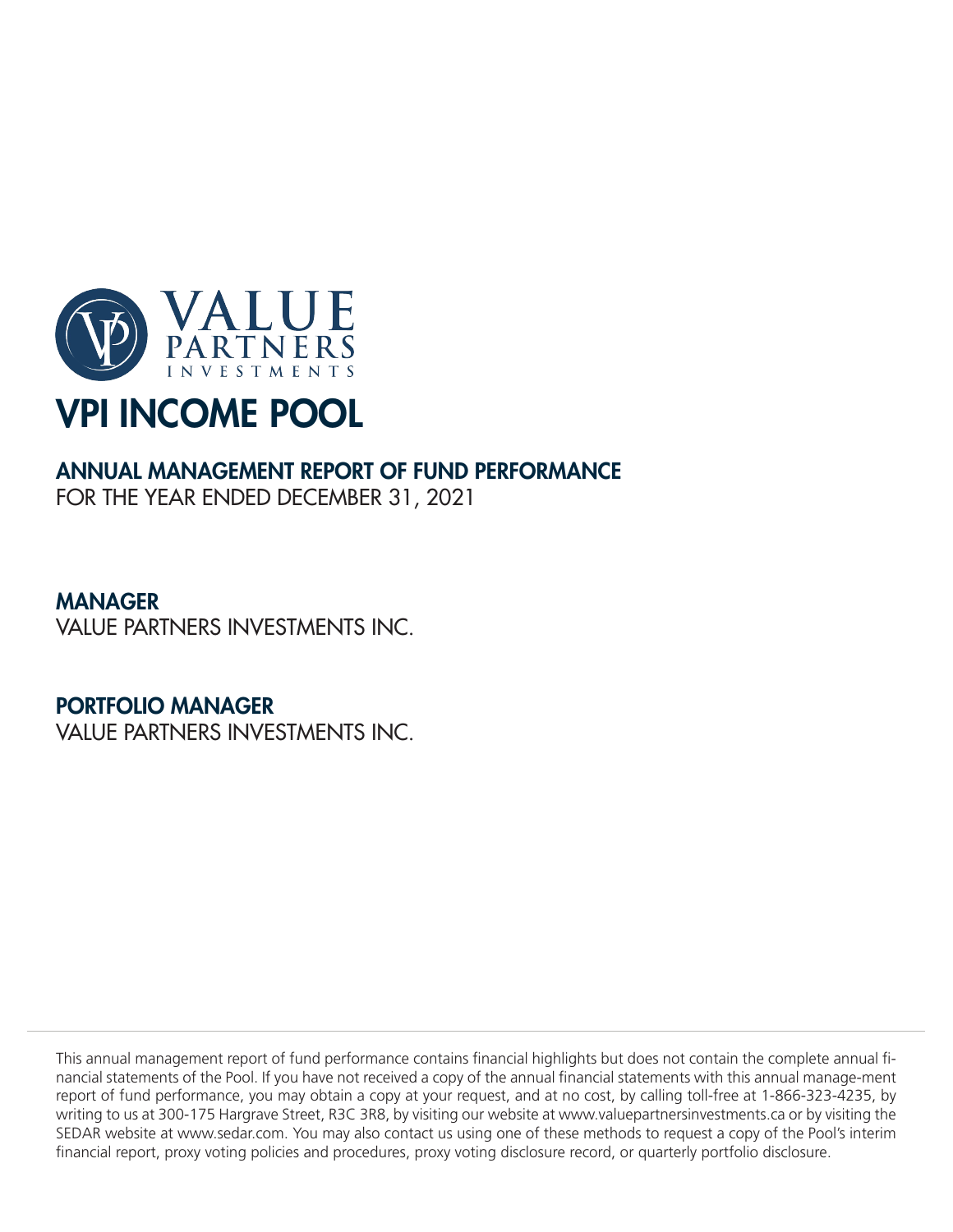

## **Annual Management Discussion of Fund Performance**

March 21, 2022

#### **Investment Objective and Strategies**

The investment objective is to place a strong emphasis on avoiding material or long-term capital losses while investing in securities that provide a reasonable level of income and the potential for long-term capital growth. The Pool invests primarily in fixed income and equity securities that pay income.

The strategy of the Pool is to use a flexible approach to investing in fixed income and equity securities with no geographic restrictions. The Pool will generally invest no less than 25% of its assets in fixed income securities and no less than 25% in equity securities. Allocations between asset classes will be based on economic conditions and/or the Portfolio Manager's assessment of investment opportunities.

For the fixed income component of the portfolio, the Portfolio Manager intends to primarily invest in VPI Corporate Bond Pool (the "Underlying Fund"). The Underlying Fund invests in fixed income securities that include, but are not limited to corporate bonds, convertible bonds, government bonds, loans, notes and other evidences of indebtedness. The Portfolio Manager may also invest directly in other fixed income securities.

#### **Risk**

Overall, the risks associated with investing in the Pool remain as discussed in the prospectus. The Pool continues to be suitable for investors with a low to medium tolerance for risk.

North American and international economies experienced volatile and uneven recoveries from the economic consequences of the COVID-19 pandemic with many still below pre-pandemic levels. Government and business restrictions as well as the health of the workforce continued to negatively impact the business environment with supply chain and labour force disruptions. The historic economic stimulus to support the economy and consumers has created substantial increases in inflation, enhancing another risk for businesses, consumers, and investors. To minimize further inflationary pressures, central banks in Canada and the United States have indicated they will begin increasing benchmark interest rates. A rapidly increasing interest rate environment may cause further uncertainty in economic growth, market valuations, and consumer spending. These factors in aggregate have and may continue to cause heightened levels of volatility in equity and currency markets over the short-term.

#### **Results of Operations**

Net assets of the Pool decreased by approximately \$3.5 million for the year ended December 31, 2021. Contributing to this decrease was \$81.5 million of net redemptions, and \$9.4 million in distributions paid to unitholders. This was offset by an \$87.4 million increase in net assets from operations. The increase in net assets from operations was due to \$25.5 million of net realized gains on the sale of investments, \$42.8 million of unrealized appreciation in the value of investments, \$16.3 million of income distributions from investments, \$14.8 million of dividend income and \$0.2 million of foreign exchange gains on cash. This was offset by \$12.1 million of management fees and operating expenses.

There were a number of changes made to the Pool's equity holdings during the year. The following table summarizes the businesses that were added and/or removed from the portfolio:

| Additions        | <i>Dispositions</i> |
|------------------|---------------------|
| 3M Company       | Enbridge            |
| Asahi Group      | Home Depot          |
| Loblaw Companies | Honeywell           |
| Lockheed Martin  | Johnson & Johnson   |
| Merck & Co       | TC Energy           |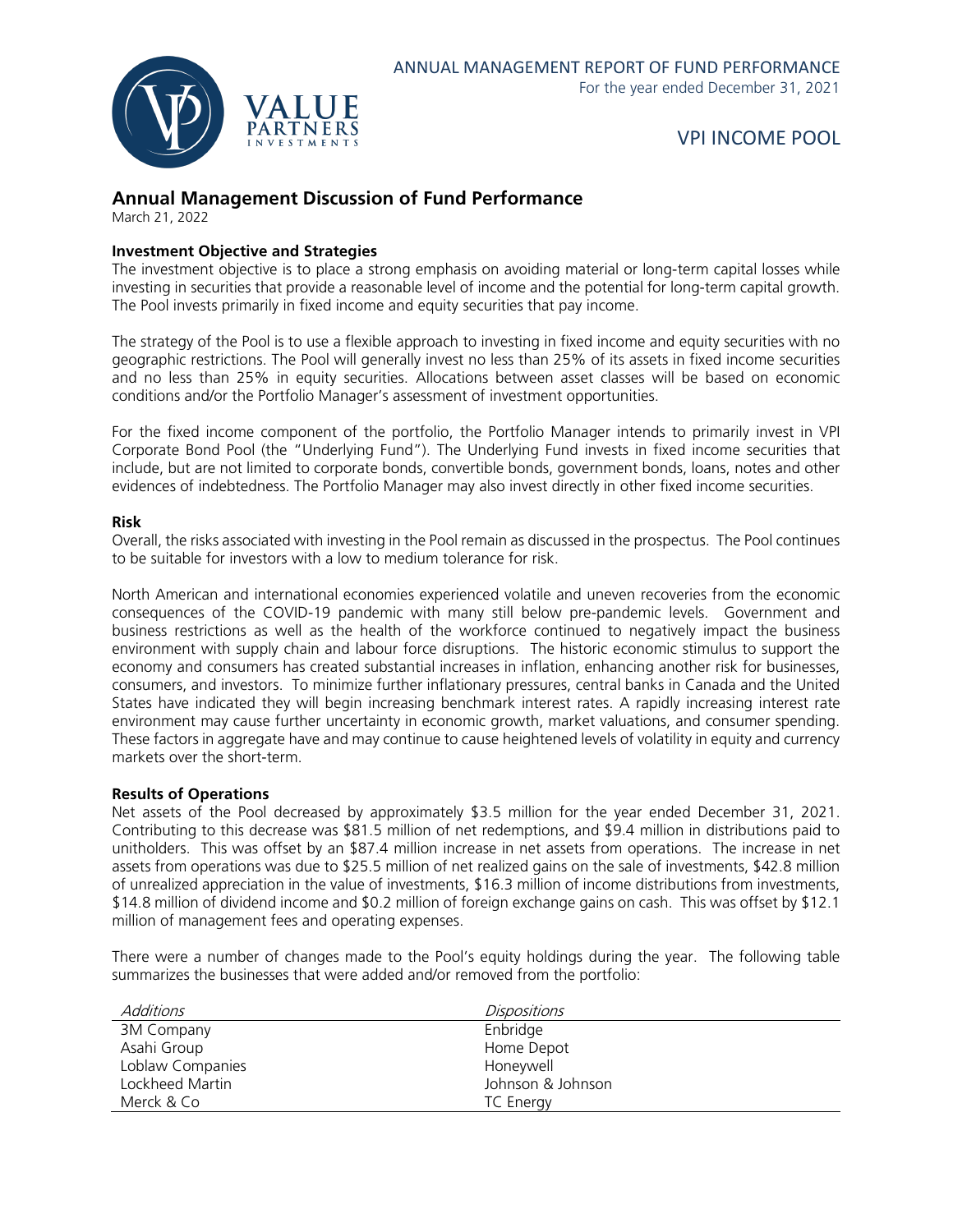

#### **Results of Operations (continued)**

There were also some notable shifts in the sector allocation of the Pool from the prior year as indicated in the following table:

|                            | Allocation |                                   | Allocation |
|----------------------------|------------|-----------------------------------|------------|
| Sector                     | Increase   | Sector                            | Decrease   |
| Mutual Fund                | $3.1\%$    | Energy                            | 2.7%       |
| <b>Utilities</b>           | 1.4%       | Retailing                         | 1.4%       |
| Food, Beverage & Tobacco   | 1.4%       | Automobiles & Components          | $0.9\%$    |
| Capital Goods              | 1.2%       | Semiconductors & Equipment        | 0.8%       |
| Other Net Assets           | 1.0%       | Technology Hardware & Equipment   | 0.8%       |
| Food and Staples Retailing | $0.9\%$    | <b>Telecommunication Services</b> | 0.8%       |
|                            |            | <b>Banks</b>                      | $0.7\%$    |
|                            |            | Real Estate                       | $0.7\%$    |
|                            |            |                                   |            |

From a geographic standpoint, the most significant changes are shown in the following table:

| Country | Allocation<br>Increase | Country     | Allocation<br>Decrease |
|---------|------------------------|-------------|------------------------|
| Italy   | $1.2\%$                | US          | 1.3%                   |
| Canada  | 1.1%                   | Germany     | 0.6%                   |
| Japan   | $0.3\%$                | Switzerland | 0.5%                   |

Each series of the Pool experienced a gain in the range of 15.4% to 17.7% relative to the 8.9% gain of the blended index, which consists of 50% FTSE Canada Universe Bond Index, 20% S&P TSX Composite Total Return Index, 15% S&P 500 Total Return Index, and 15% MSCI EAFE Total Return Index (the "Blended Index"). The Pool's outperformance was mostly due to strong performance in the bond portion of the Pool. The Pool's investment in VPI Corporate Bond Pool provided a return of 9.1% relative to the -2.5% loss of the FTSE TMX Universe Bond Index. Equity holdings also produced strong returns during the year, mostly due to holdings in the consumer staples, healthcare and financial sectors.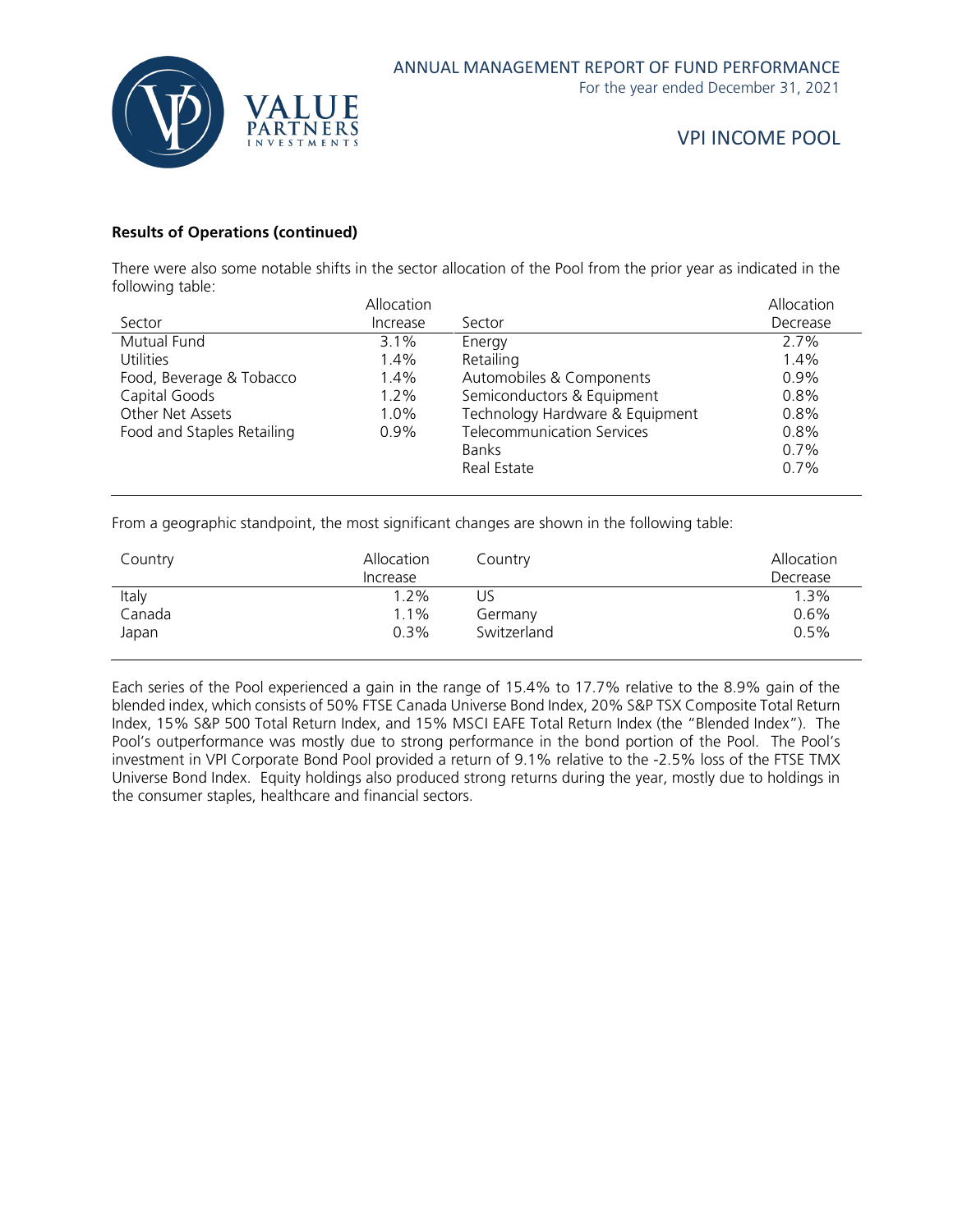

#### **Revenues and Expenses**

Revenues of the Pool amounted to \$31.2 million, which can be attributed to a combination of dividend income from its equity holdings and interest income from its fixed income holdings.

The Pool also incurred \$12.1 million in management fees and operating expenses, realized a \$25.5 million gain on the sale of investments and experienced \$42.8 million of unrealized appreciation in the value of its investments. The realized gain on sale of investments of \$25.5 million is attributable to the following dispositions in the portfolio during the year. Dividends and interest received from each of these holdings while in the Pool are in addition to these gains (losses).

| <b>Holding</b>       | <b>Holding</b><br><b>Period</b> | <b>Proceeds</b><br>(millions \$) | Cost<br>(millions \$) | <b>Realized Gains</b><br>(millions \$) |
|----------------------|---------------------------------|----------------------------------|-----------------------|----------------------------------------|
| Enbridge             | 0.6 years                       | 8.8                              | 8.5                   | 0.3                                    |
| Home Depot           | 1.3 years                       | 10.4                             | 8.8                   | 1.6                                    |
| Honeywell            | 0.8 years                       | 8.6                              | 5.9                   | 2.7                                    |
| Johnson & Johnson    | 0.9 years                       | 9.6                              | 9.0                   | 0.6                                    |
| <b>TC Energy</b>     | 0.6 years                       | 9.7                              | 8.9                   | 0.8                                    |
| Partial Dispositions | n/a                             | 93.5                             | 74.0                  | 19.5                                   |
|                      |                                 | 140.6                            | 115.1                 | 25.5                                   |

#### **Recent Developments**

Economic Conditions

The business environment remains volatile and uncertain as the pandemic continues to transition to an endemic.

As at the time of this report, there is currently a heightened degree of risk related to the military conflict between Russia and the Ukraine. The Russian invasion has created significant uncertainty for the markets, interest rates, globalization, and future government spending. As a result of the conflict, some of the Pool's holdings could be negatively impacted. Given the quickly evolving situation, the Portfolio Manager will continue to monitor the conflict and the potential impacts to the securities held within the Pool.

COVID-19's economic impact has been severe, and has dramatically impacted many industries, particularly those related to travel. Following the collapse of economic growth in 2020, the World Bank expects global economic output to expand by 5.6% in 2021 and 4.3% in 2022. During the calendar year 2021 the unemployment rate in Canada fell from 8.8% to 6.0% and the Canadian Consumer Price Index increased from 0.7% to 4.8% by year-end. The unprecedented levels of Government stimulus is expected to be tapered to offset the risks of continued increases in inflation. As a result, the 10-year Government of Canada yield increased from 0.72% to 1.48% by year-end. As the economy continues to grow and inflation rates continue to move higher central banks continue to indicate that interest rates will be moving higher in the near term.

This has led the Portfolio Manager to believe there are good opportunities available in several industries, however, caution is essential at this time given the higher-than-average levels of valuation risks and volatile economic conditions. The Portfolio Manager continues to seek opportunities that meet the Pool's investment criteria.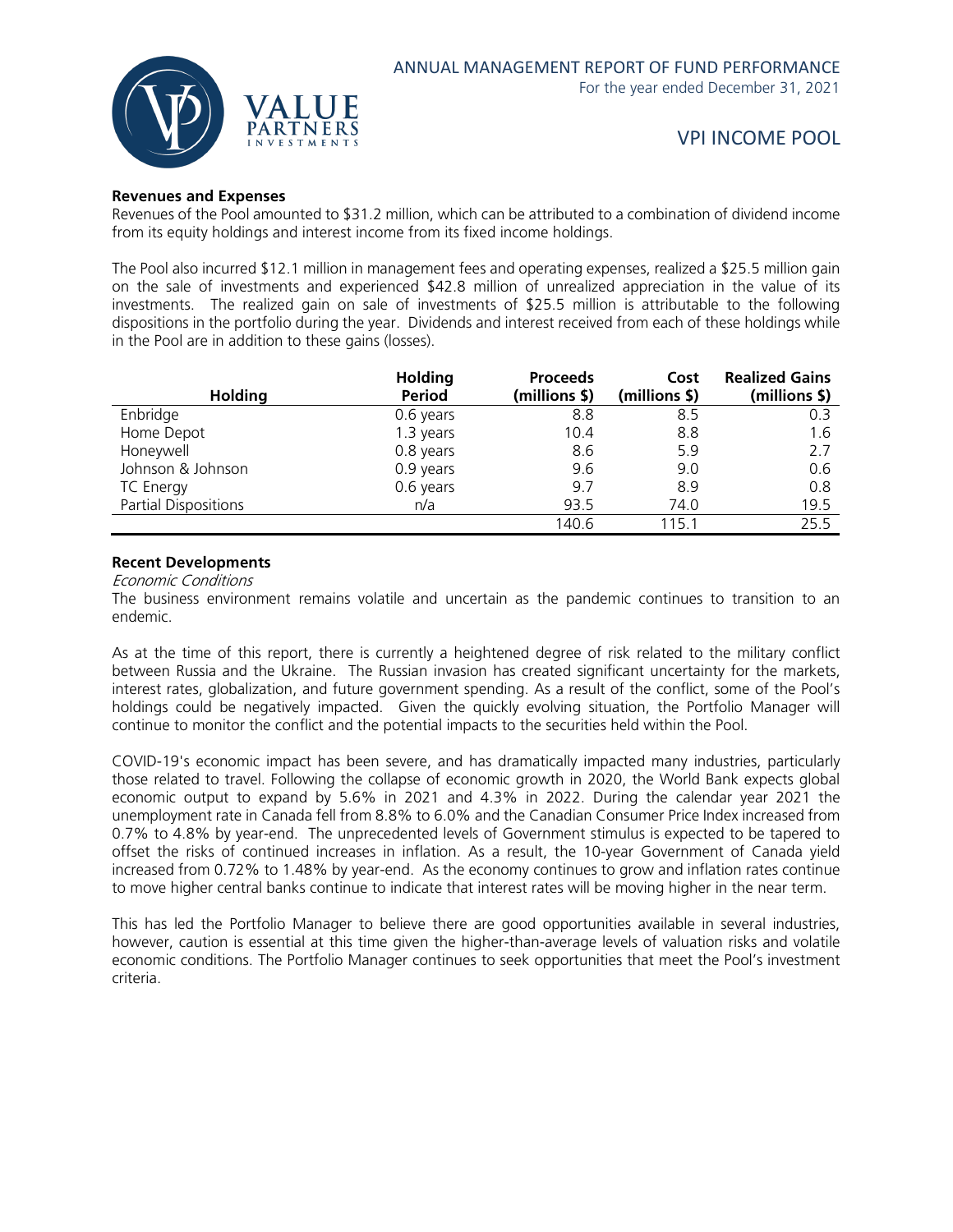

#### ANNUAL MANAGEMENT REPORT OF FUND PERFORMANCE

For the year ended December 31, 2021

# VPI INCOME POOL

| <b>Portfolio Allocation</b>                         |              |                                    |         |
|-----------------------------------------------------|--------------|------------------------------------|---------|
| Mutual Fund                                         | 43.2%        | US Equities                        | 16.7%   |
| Offshore Equities                                   | 20.0%        | Cash                               | $0.4\%$ |
| Canadian Equities                                   | 18.2%        | Other Net Assets                   | 1.5%    |
| <b>Geographic Allocation</b>                        |              |                                    |         |
| Canada                                              | 63.2%        | Great Britain                      | 1.6%    |
| United States                                       | 16.8%        | India                              | 1.5%    |
| Japan                                               | 4.9%         | Netherlands                        | 1.4%    |
| Switzerland                                         | 4.1%         | France                             | 1.3%    |
| Germany                                             | 4.0%         | Italy                              | 1.2%    |
| <b>Sector Allocation</b>                            |              |                                    |         |
| Mutual Fund                                         | 43.2%        | Technology Hardware & Equipment    | 2.5%    |
| <b>Banks</b>                                        | $7.2\%$      | Automobiles & Components           | 1.9%    |
| Food, Beverage & Tobacco                            | 5.6%         | Other Net Assets                   | 1.6%    |
| <b>Telecommunication Services</b>                   | 5.5%         | Real Estate                        | 1.5%    |
| Software and Services                               | 4.2%         | <b>Materials</b>                   | 1.4%    |
| Food and Staples Retailing                          | 4.0%         | Diversified Financials             | 1.4%    |
| Capital Goods                                       | 4.0%         | Commercial & Professional Services | 1.4%    |
| Health Care Equipment & Services                    | $3.4\%$      | <b>Consumer Services</b>           | 1.4%    |
| Insurance                                           | 3.0%         | Semiconductors & Equipment         | $0.9\%$ |
| Pharmaceuticals & Biotechnology<br><b>Utilities</b> | 2.8%<br>2.7% | Cash                               | 0.4%    |

#### **Top 25 Holdings**

| <b>Issuer</b>                        | Percentage of<br><b>Net Assets</b> |
|--------------------------------------|------------------------------------|
| VPI Corporate Bond Pool - Series O   | 43.2%                              |
| CVS Health Corporation               | 1.7%                               |
| UnitedHealth Group Incorporated      | 1.7%                               |
| Sun Life Financial Inc.              | 1.6%                               |
| Diageo plc                           | 1.6%                               |
| Other Net Assets                     | 1.6%                               |
| Nestlé S.A.                          | 1.5%                               |
| Firm Capital Property Trust          | 1.5%                               |
| Roche Holding AG                     | 1.5%                               |
| Fortis Inc.                          | 1.5%                               |
| Rogers Communications Inc.; Class B  | 1.5%                               |
| BCE Inc.                             | 1.5%                               |
| <b>Bank of Montreal</b>              | 1.5%                               |
| Broadridge Financial Solutions, Inc. | 1.5%                               |
| Infosys Limited                      | 1.5%                               |
| Royal Bank of Canada                 | 1.4%                               |
| Symrise AG                           | 1.4%                               |
| Cisco Systems, Inc.                  | 1.4%                               |
| S&P Global Inc.                      | 1.4%                               |
| The J. M. Smucker Company            | 1.4%                               |
| Wolters Kluwer N.V.                  | 1.4%                               |
| The Toronto-Dominion Bank            | 1.4%                               |
| Canadian Imperial Bank of Commerce   | 1.4%                               |
| The Bank of Nova Scotia              | 1.4%                               |
| Loblaw Companies Limited             | 1.4%                               |
| Total                                | 78.9%                              |

The above summary of investment portfolio may change due to ongoing portfolio transactions of the Pool. An update will be made available within 60 days of each subsequent quarter-end.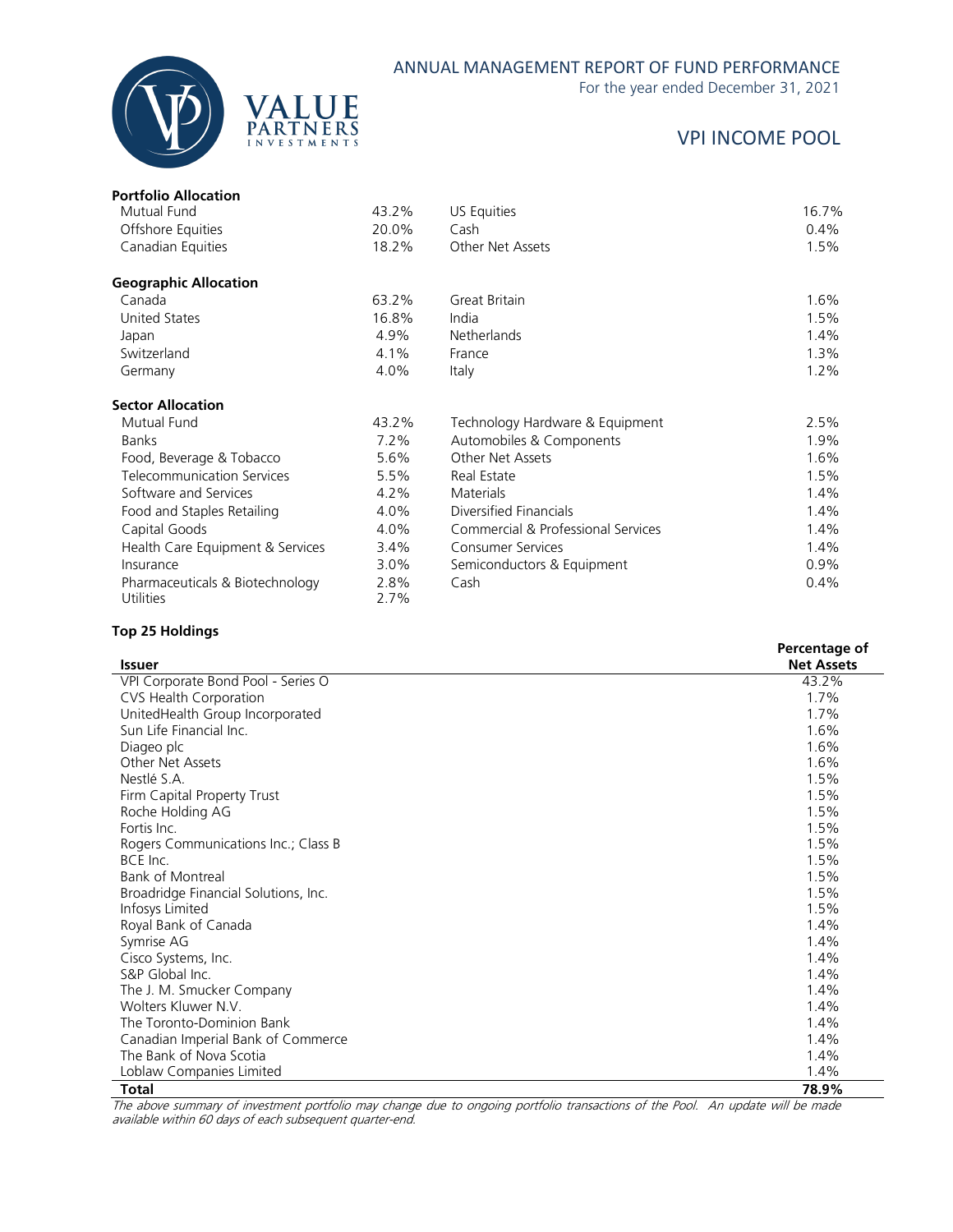

#### **Past Performance**

The historical performance information shown below assumes that all distributions were reinvested in the Pool and does not account for any sales, redemptions, distributions or optional charges or income taxes payable by an investor that would have reduced returns. Mutual fund returns are not guaranteed, their values change frequently and past performance may not be repeated.

#### **Year-by-Year Returns**

The bar charts below show the performance of each series of the Pool (net of fees) for the year ended December 31, 2021, and the previous years ended December 31 or since inception to December 31. It shows in percentage terms, how an investment made on January 1 or on inception would have increased or decreased by the end of the respective periods.



(1) Patient Capital Management Inc. and Canso Investment Counsel Ltd. were appointed as portfolio managers of the Pool on December 1, 2013.

(2) 2017 return is since inception on July 5, 2017

(3) Value Partners Investments Inc. assumed portfolio management responsibility for the Pool in June 2020.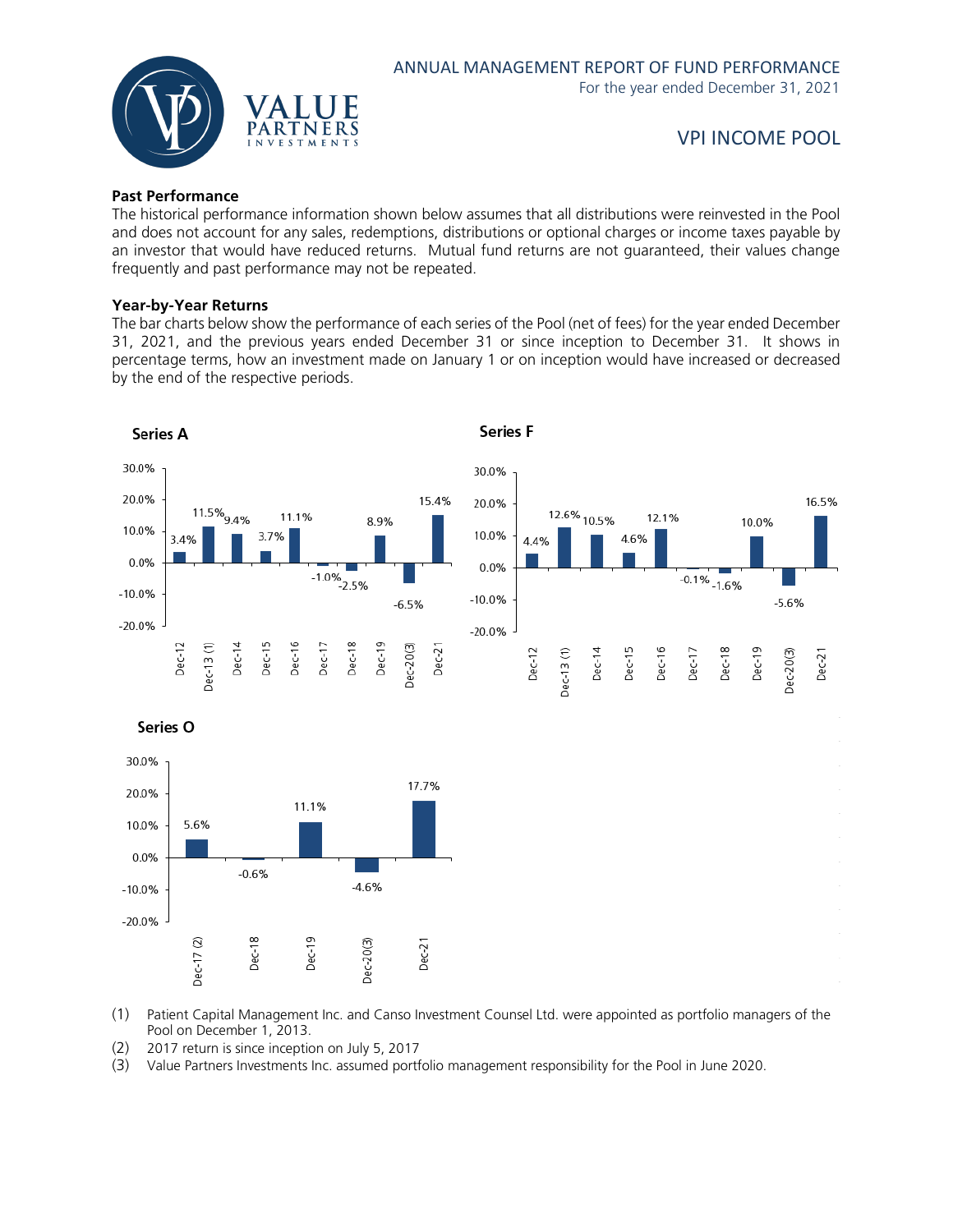

#### **Annual Compound Returns**

The following table shows the annual compound total return of each series of the Pool compared to the Blended Index, as well a comparison to the previous blended index, which consists of 50% FTSE Canada Universe Bond Index and 50% S&P/TSX Composite Index (the "Previous Blended index") for the periods shown ended December 31, 2021. All Index returns are in Canadian dollars and calculated on a total return basis, meaning that performance was calculated under the assumption that all distributions were reinvested.

|                                                                |         |        |        |         | <b>Since</b>    |
|----------------------------------------------------------------|---------|--------|--------|---------|-----------------|
|                                                                | 10 Year | 5 Year | 3 Year | 1 Year  | Inception $(2)$ |
|                                                                |         |        |        |         |                 |
| Series A <sup>(1)(3)(4)</sup> (Inception: October 20, 2005)    | 5.1%    | 2.6%   | 5.6%   | 15.4%   | 4.0%            |
| <b>Blended Index</b>                                           | 8.1%    | 7.7%   | 10.8%  | 8.9%    | 6.6%            |
| Previous Blended Index                                         | 6.4%    | 6.9%   | 11.0%  | 10.6%   | 6.2%            |
| S&P/TSX Composite Index                                        | 9.2%    | 10.0%  | 17.5%  | 25.1%   | 7.7%            |
| S&P 500 Total Return Index (CAD\$)                             | 19.1%   | 17.1%  | 22.8%  | 27.6%   | 11.5%           |
| FTSE Canada Universe Bond Index                                | 3.3%    | 3.3%   | 4.2%   | $-2.5%$ | 4.3%            |
| MSCI World Index (CAD\$)                                       | 15.8%   | 14.2%  | 19.3%  | 21.1%   | 9.5%            |
| MSCI EAFE Total Return Index (CAD\$)                           | 9.5%    | 8.8%   | 11.4%  | 10.8%   | 6.2%            |
| <b>Series F</b> <sup>(1)(3)(4)</sup> (Inception: July 3, 2007) | 6.1%    | 3.5%   | 6.6%   | 16.5%   | 4.9%            |
| <b>Blended Index</b>                                           | 8.1%    | 7.7%   | 10.8%  | 8.9%    | 6.2%            |
| Previous Blended Index                                         | 6.4%    | 6.9%   | 11.0%  | 10.6%   | 5.5%            |
| S&P/TSX Composite Total Return Index                           | 9.2%    | 10.0%  | 17.5%  | 25.1%   | 6.0%            |
| S&P 500 Total Return Index (CAD\$)                             | 19.1%   | 17.1%  | 22.8%  | 27.6%   | 11.7%           |
| FTSE Canada Universe Bond Index                                | 3.3%    | 3.3%   | 4.2%   | $-2.5%$ | 4.5%            |
| MSCI World Index (CAD\$)                                       | 15.8%   | 14.2%  | 19.3%  | 21.1%   | 9.0%            |
| MSCI EAFE Total Return Index (CAD\$)                           | 9.5%    | 8.8%   | 11.4%  | 10.8%   | 4.8%            |
| <b>Series O</b> <sup>(1)(3)(4)</sup> (Inception: July 5, 2017) | n/a     | n/a    | 7.7%   | 17.7%   | 6.2%            |
| <b>Blended Index</b>                                           | n/a     | n/a    | 10.8%  | 8.9%    | 7.7%            |
| Previous Blended Index                                         | n/a     | n/a    | 11.0%  | 10.6%   | 7.3%            |
| S&P/TSX Composite Total Return Index                           | n/a     | n/a    | 17.5%  | 25.1%   | 11.0%           |
| S&P 500 Total Return Index (CAD\$)                             | n/a     | n/a    | 22.8%  | 27.6%   | 17.6%           |
| FTSE Canada Universe Bond Index                                | n/a     | n/a    | 4.2%   | $-2.5%$ | 3.2%            |
| MSCI World Index (CAD\$)                                       | n/a     | n/a    | 19.3%  | 21.1%   | 14.2%           |
| MSCI EAFE Total Return Index (CAD\$)                           | n/a     | n/a    | 11.4%  | 10.8%   | 7.5%            |
|                                                                |         |        |        |         |                 |

 $(1)$  The percentage return differs for each series because the management fee rate and expenses differ for each series.

(2) The return since inception for each series will differ when the inception date differs.

(3) Patient Capital Management Inc. and Canso Investment Counsel Ltd. were appointed portfolio managers of the Pool on December 1, 2013.

(4) Value Partners Investments Inc. assumed portfolio management responsibility for the Pool in June 2020.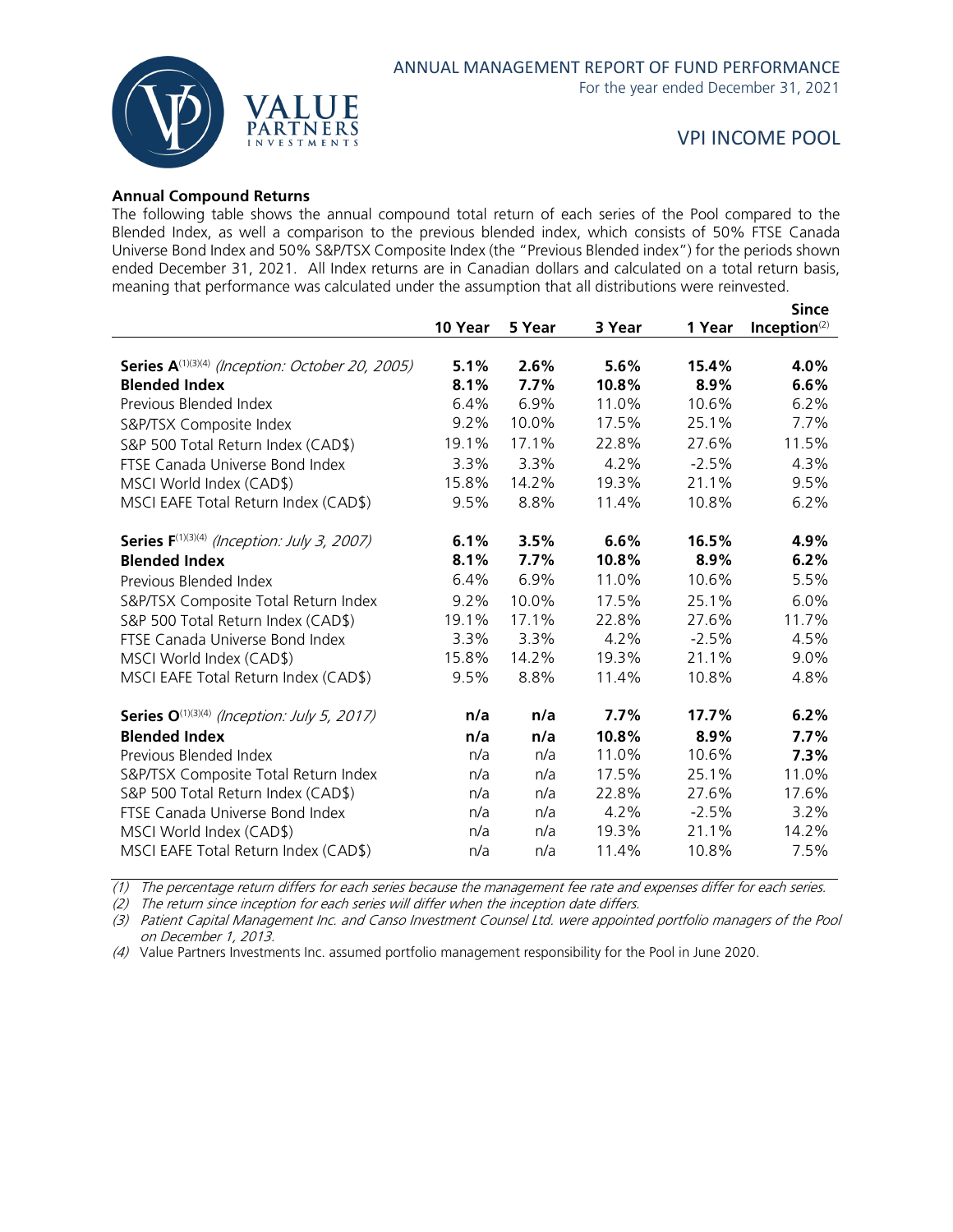

#### **Annual Compound Returns (continued)**

The FTSE Canada Universe Bond Index is a broad market indicator of activity for the Canadian fixed income market. It measures the total return of Canadian bonds with terms to maturity greater than one year, and it includes approximately 1,000 federal, provincial, municipal, and corporate bonds rated BBB or higher. The S&P/TSX Composite Index is a broad market indicator of activity for the Canadian equity market. Size and liquidity are among the key criteria for inclusion in the Index, with size being assessed on a float market capitalization basis and liquidity being measured relative to liquidity thresholds. The S&P 500 Index has been widely regarded as the best single gauge of the large cap U.S. equities market since the Index was first published in 1957. The Index includes 500 leading companies in leading industries of the U.S. economy, capturing approximately 80% coverage of available market capitalization. The MSCI EAFE Index captures large and midcap representation across 21 Developed Markets countries around the world, excluding the US and Canada. With 825 constituents, the index covers approximately 85% of the free float adjusted market capitalization in each country.

The Manager has decided to change the benchmark of the Pool to the Blended Index noted previously. Historically, the Pool's equity holdings were North American focused, however, since taking over portfolio management of the Pool in 2020, the new Portfolio Manager has decided to use an equity investment strategy with greater global diversification. As a result, the Blended Index is expected to be more representative of the current and long-term composition of the Pool going forward.

#### **Management Fees**

The Pool pays an annual management fee on each of its series (excluding Series O) to Value Partners Investments Inc. ("the Manager"). The management fee is calculated daily as a percentage of the net asset value of each series as of the close of business on each business day. In consideration for the management fees, the Manager may pay a percentage sales commission and/or trailing commission to registered dealers or brokers for units bought and held in the Pool depending on which series of units were purchased. The Manager also pays a portion of the management fee to the Portfolio Manager for its services in managing the investment portfolio.

For the year ended December 31, 2021, approximately 42% of the management fee revenues received by the Manager from the Pool were paid to registered dealers and brokers as sales and/or trailing commissions. Since each series may have a different commission structure, this percentage may vary by series. For unitholders eligible for the Management Fee Reduction Program, approximately 17% of the gross management fees were returned to unitholders as management fee rebates. The remainder of the management fee revenue, after payment of fees to the Portfolio Manager for its services, was retained by the Manager for corporate purposes.

#### **Related Party Transactions**

Value Partners Investments Inc. is the manager of the Pool and is responsible for the overall business and operations of the Pool. For the year ended December 31, 2021, the Pool paid \$10.0 million in management fees (excluding taxes) to the Manager. In addition, the parent company of the Manager also held 47,360 Series F units of the Pool as of December 31, 2021.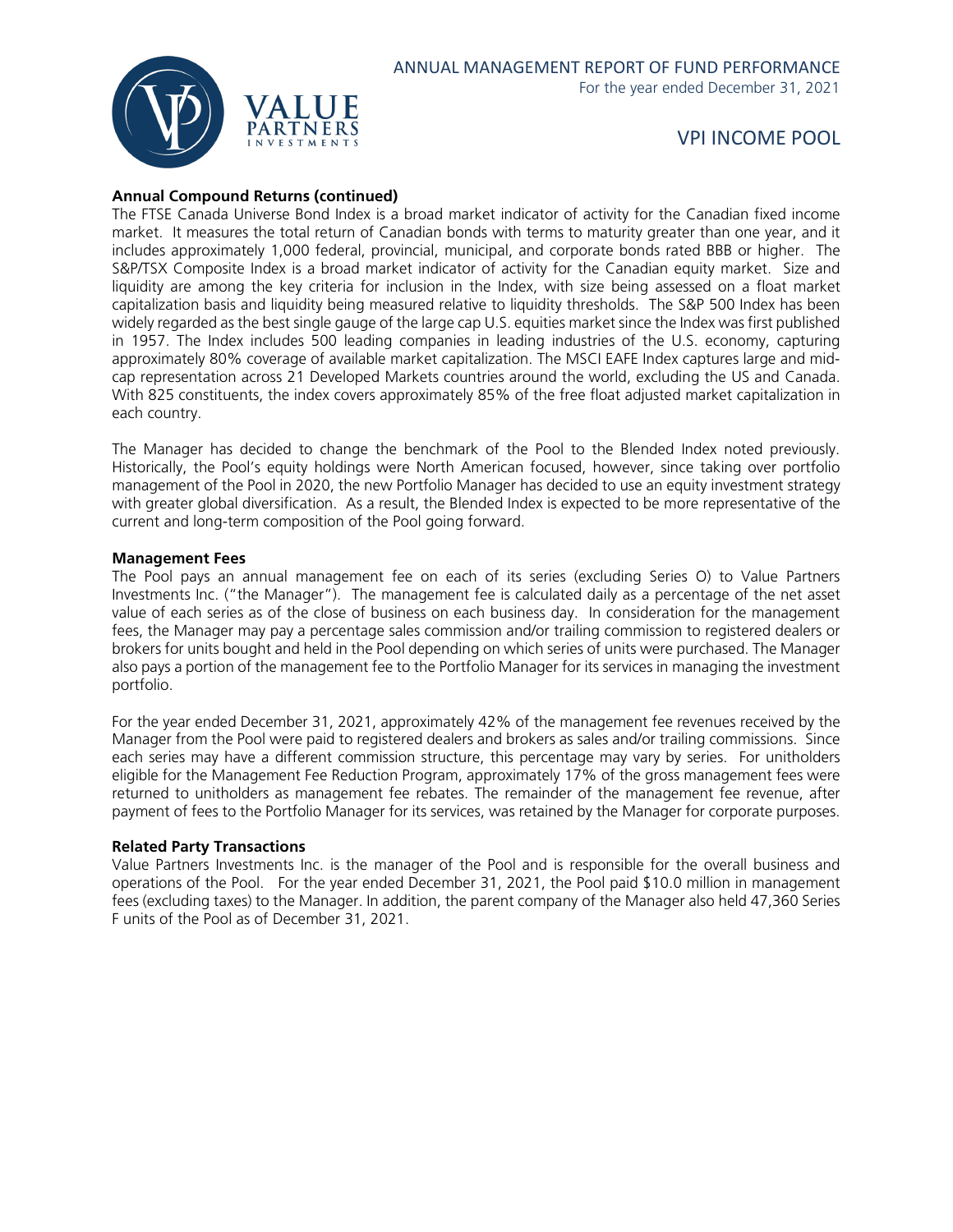

#### **Financial Highlights**

The following tables show selected key financial information about each series of the Pool and are intended to help you understand the Pool's financial performance for the past five years ended December 31. This information is derived from the Pool's audited annual financial statements and is not intended to be a reconciliation of the net asset value per unit.

#### **The Pool's Net Assets Per Unit (\$)(1)**

|                                       | <b>December</b> | <b>December</b> | <b>December</b> | December | <b>December</b> |
|---------------------------------------|-----------------|-----------------|-----------------|----------|-----------------|
| <b>Series A</b>                       | 31              | 31              | 31              | 31       | 31              |
|                                       | 2021            | 2020            | 2019            | 2018     | 2017            |
| Net assets, beginning of period       | 10.59           | 11.56           | 11.04           | 11.59    | 12.10           |
|                                       |                 |                 |                 |          |                 |
| Increase (decrease) from              |                 |                 |                 |          |                 |
| operations:                           |                 |                 |                 |          |                 |
| Total revenue                         | 0.59            | 0.47            | 0.43            | 0.38     | 0.42            |
| Total expenses                        | (0.25)          | (0.22)          | (0.24)          | (0.24)   | (0.24)          |
| Realized gains (losses) for the       | 0.48            | (1.87)          | 0.24            | 0.13     | 0.23            |
| period                                |                 |                 |                 |          |                 |
| Unrealized gains (losses) for the     |                 |                 |                 |          |                 |
| period                                | 0.82            | 0.62            | 0.54            | (0.57)   | (0.52)          |
| <b>Total increase (decrease) from</b> |                 |                 |                 |          |                 |
| operations <sup>(2)</sup>             | 1.64            | 1.00            | 0.97            | (0.30)   | (0.11)          |
|                                       |                 |                 |                 |          |                 |
| <b>Distributions:</b>                 |                 |                 |                 |          |                 |
| From net investment income            | (0.08)          | (0.08)          | (0.11)          | (0.08)   | (0.12)          |
| (excluding dividends)                 |                 |                 |                 |          |                 |
| From dividends                        | (0.07)          | (0.13)          | (0.11)          | (0.07)   | (0.07)          |
| From capital gains                    |                 |                 | (0.23)          | (0.11)   | (0.20)          |
| Return of capital                     |                 |                 |                 |          |                 |
| Total annual distributions (3)        | (0.15)          | (0.21)          | (0.45)          | (0.26)   | (0.39)          |
|                                       |                 |                 |                 |          |                 |
| Net assets, end of period             | 12.07           | 10.59           | 11.56           | 11.04    | 11.59           |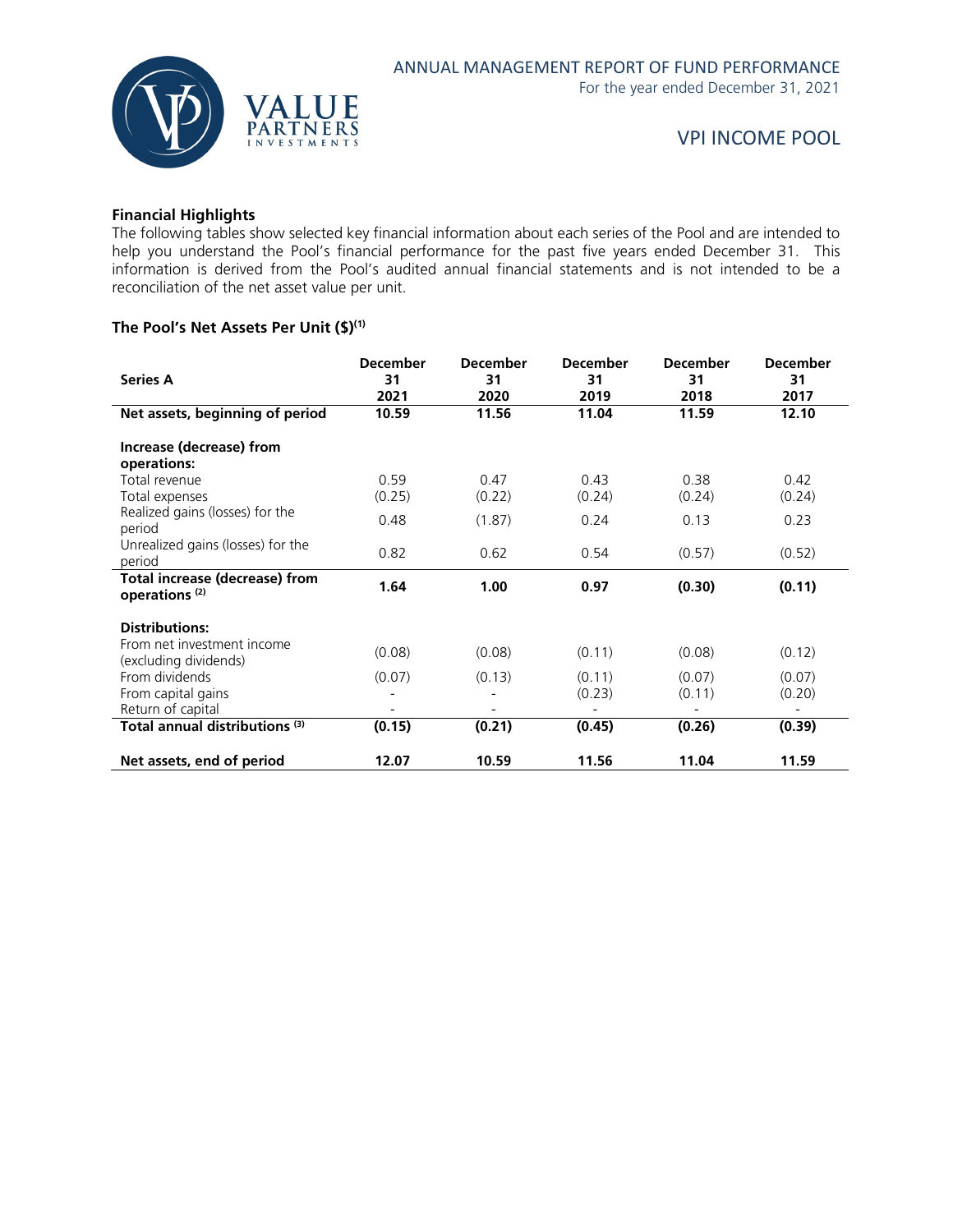

## ANNUAL MANAGEMENT REPORT OF FUND PERFORMANCE

For the year ended December 31, 2021

## VPI INCOME POOL

#### **Financial Highlights (continued)**

| <b>Series F</b>                                                    | <b>December</b><br>31<br>2021 | <b>December</b><br>31<br>2020 | <b>December</b><br>31<br>2019 | <b>December</b><br>31<br>2018 | <b>December</b><br>31<br>2017 |
|--------------------------------------------------------------------|-------------------------------|-------------------------------|-------------------------------|-------------------------------|-------------------------------|
| Net assets, beginning of period                                    | 10.42                         | 11.42                         | 10.80                         | 11.29                         | 11.82                         |
| Increase (decrease) from<br>operations:                            |                               |                               |                               |                               |                               |
| Total revenue                                                      | 0.58                          | 0.47                          | 0.42                          | 0.37                          | 0.41                          |
| Total expenses                                                     | (0.14)                        | (0.12)                        | (0.13)                        | (0.13)                        | (0.13)                        |
| Realized gains (losses) for the period                             | 0.48                          | (1.92)                        | 0.24                          | 0.13                          | 0.23                          |
| Unrealized gains (losses) for the period                           | 0.82                          | 0.53                          | 0.52                          | (0.57)                        | (0.48)                        |
| <b>Total increase (decrease) from</b><br>operations <sup>(2)</sup> | 1.74                          | (1.04)                        | 1.05                          | (0.20)                        | 0.03                          |
| <b>Distributions:</b>                                              |                               |                               |                               |                               |                               |
| From net investment income (excluding<br>dividends)                | (0.17)                        | (0.13)                        | (0.11)                        | (0.10)                        | (0.20)                        |
| From dividends                                                     | (0.13)                        | (0.20)                        | (0.11)                        | (0.11)                        | (0.11)                        |
| From capital gains                                                 |                               |                               | (0.23)                        | (0.11)                        | (0.20)                        |
| Return of capital                                                  |                               |                               |                               |                               |                               |
| Total annual distributions (3)                                     | (0.30)                        | (0.33)                        | (0.45)                        | (0.32)                        | (0.52)                        |
| Net assets, end of period                                          | 11.83                         | 10.42                         | 11.42                         | 10.80                         | 11.29                         |

| Series O <sup>(4)</sup>                                                            | <b>December</b><br>31<br>2021      | <b>December</b><br>31<br>2020 | <b>December</b><br>31<br>2019 | <b>December</b><br>31<br>2018 | <b>December</b><br>31<br>2017 |
|------------------------------------------------------------------------------------|------------------------------------|-------------------------------|-------------------------------|-------------------------------|-------------------------------|
| Net assets, beginning of period <sup>(4)</sup>                                     | 9.38                               | 10.42                         | 9.75                          | 10.16                         | 10.00                         |
| Increase (decrease) from<br>operations:                                            |                                    |                               |                               |                               |                               |
| Total revenue<br>Total expenses                                                    | 0.52<br>(0.02)                     | 0.43<br>(0.02)                | 0.39<br>(0.01)                | 0.34<br>(0.01)                | 0.31<br>(0.03)                |
| Realized gains (losses) for the period<br>Unrealized gains (losses) for the period | 0.44<br>0.75                       | (1.74)<br>1.09                | 0.25<br>0.62                  | 0.09<br>(0.61)                | (0.37)<br>(0.04)              |
| Total increase (decrease) from<br>operations <sup>(2)</sup>                        | 1.69                               | (0.24)                        | 1.25                          | (0.19)                        | (0.13)                        |
| <b>Distributions:</b>                                                              |                                    |                               |                               |                               |                               |
| From net investment income (excluding<br>dividends)                                | (0.29)                             | (0.21)                        | (0.10)                        | (0.13)                        | (0.13)                        |
| From dividends<br>From capital gains                                               | (0.21)<br>$\overline{\phantom{0}}$ | (0.31)                        | (0.10)<br>(0.21)              | (0.12)<br>(0.10)              | (0.08)<br>(0.19)              |
| Return of capital                                                                  | $\overline{\phantom{a}}$           | $\overline{\phantom{a}}$      |                               |                               | $\qquad \qquad \blacksquare$  |
| Total annual distributions (3)                                                     | (0.50)                             | (0.52)                        | (0.41)                        | (0.35)                        | (0.40)                        |
| Net assets, end of period                                                          | 10.51                              | 9.38                          | 10.42                         | 9.75                          | 10.16                         |

(1) This information is derived from the Pool's audited annual financial statements.

(2) Net assets and distributions are based on the actual number of units outstanding at the relevant time. The increase/decrease from operations is based on the weighted average number of units outstanding over the financial period. (3) Distributions were paid in cash/reinvested in additional units of the Pool, or both.

(4) Inception date: July 5, 2017.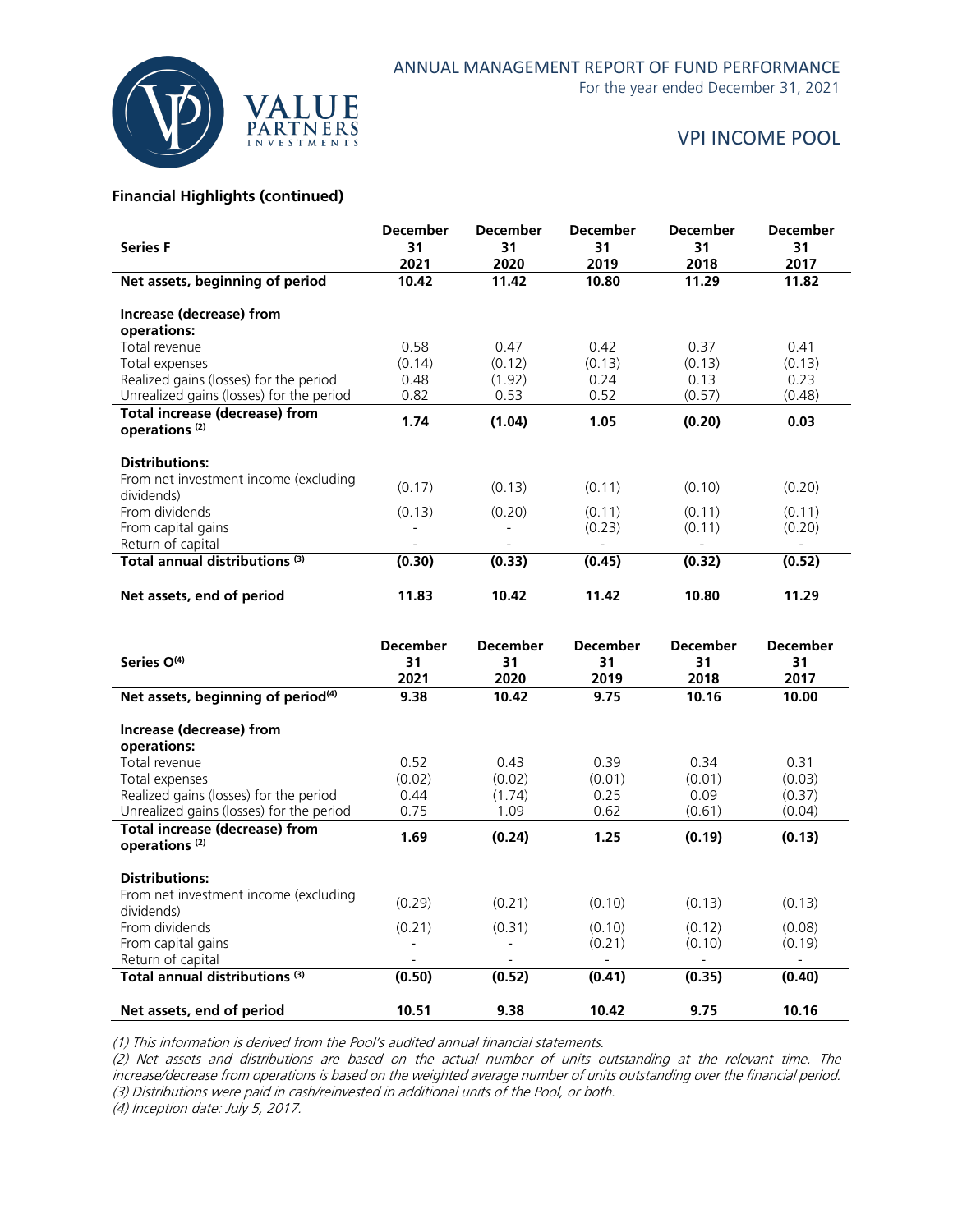

#### **Ratios and Supplemental Data**

| <b>Series A</b>                         | December 31<br>2021 | December 31<br>2020 | December 31<br>2019 | December 31<br>2018 | December 31<br>2017 |
|-----------------------------------------|---------------------|---------------------|---------------------|---------------------|---------------------|
| Total net asset value (000's) (1)       | \$520,129           | \$515,422           | \$705,609           | \$649,756           | \$636,699           |
| Number of units outstanding             |                     |                     |                     |                     |                     |
| $(000's)^{(1)}$                         | 43.099              | 48.650              | 61,017              | 58,857              | 54,941              |
| Management expense ratio <sup>(2)</sup> | 2.00%               | 2.00%               | 1.97%               | 1.98%               | 1.98%               |
| Management expense ratio                |                     |                     |                     |                     |                     |
| before waivers or absorptions           | 2.00%               | 2.00%               | 1.97%               | 1.98%               | 1.98%               |
| Trading expense ratio <sup>(3)</sup>    | $0.02\%$            | $0.09\%$            | 0.01%               | 0.01%               | 0.01%               |
| Portfolio turnover rate (4)             | 23.86%              | 346.15%             | 72.01%              | 81.51%              | 38.15%              |
| Net asset value per unit (1)            | \$12.07             | \$10.59             | \$11.56             | \$11.04             | \$11.59             |

| <b>Series F</b>                         | December 31<br>2021 | December 31<br>2020 | December 31<br>2019 | December 31<br>2018 | December 31<br>2017 |
|-----------------------------------------|---------------------|---------------------|---------------------|---------------------|---------------------|
| Total net asset value (000's) (1)       | \$66,907            | \$73,266            | \$115,199           | \$105,616           | \$100,341           |
| Number of units outstanding             |                     |                     |                     |                     |                     |
| $(000's)^{(1)}$                         | 5,657               | 7.029               | 10.089              | 9.781               | 8,885               |
| Management expense ratio <sup>(2)</sup> | 1.05%               | 1.05%               | 1.04%               | 1.04%               | 1.03%               |
| Management expense ratio                |                     |                     |                     |                     |                     |
| before waivers or absorptions           | 1.05%               | 1.05%               | 1.04%               | 1.04%               | 1.03%               |
| Trading expense ratio <sup>(3)</sup>    | 0.02%               | $0.09\%$            | 0.01%               | 0.01%               | 0.01%               |
| Portfolio turnover rate (4)             | 23.86%              | 346.15%             | 72.01%              | 81.51%              | 38.15%              |
| Net asset value per unit (1)            | \$11.83             | \$10.42             | \$11.42             | \$10.80             | \$11.29             |

| Series O                                | December 31<br>2021 | December 31<br>2020 | December 31<br>2019 | December 31<br>2018 | December 31<br>2017 |
|-----------------------------------------|---------------------|---------------------|---------------------|---------------------|---------------------|
| Total net asset value (000's) (1)       | \$17,493            | \$19,338            | \$23,326            | \$9,303             | \$2,176             |
| Number of units outstanding             |                     |                     |                     |                     |                     |
| $(000's)^{(1)}$                         | 1.665               | 2,062               | 2,239               | 954                 | 214                 |
| Management expense ratio <sup>(2)</sup> | $0.00\%$            | $0.00\%$            | $0.00\%$            | $0.00\%$            | $0.00\%$            |
| Management expense ratio                |                     |                     |                     |                     |                     |
| before waivers or absorptions           | 0.11%               | 0.11%               | 0.08%               | 0.08%               | 0.10%               |
| Trading expense ratio <sup>(3)</sup>    | $0.02\%$            | $0.09\%$            | 0.01%               | 0.01%               | 0.01%               |
| Portfolio turnover rate (4)             | 23.86%              | 346.15%             | 72.01%              | 81.51%              | 38.15%              |
| Net asset value per unit (1)            | \$10.51             | \$9.38              | \$10.42             | \$9.75              | \$10.16             |

(1) This information is provided as at the date shown.

(2) Management expense ratio is based on total expenses for the stated period (excluding distributions, commissions and other portfolio transaction costs) and is expressed as an annualized percentage of daily average net assets during the period. In the period a series is established, the management expense ratio is annualized from the date of inception to December 31.

(3) The trading expense ratio represents total commissions and other portfolio transaction costs expressed as an annualized percentage of daily average net assets during the period.

(4) The Pool's portfolio turnover rate indicates how actively the Pool's portfolio manager manages its portfolio investments. A portfolio turnover rate of 100% is equivalent to the Pool buying and selling all of the securities in its portfolio once in the course of the year. The higher the Pool's portfolio turnover rate in a year, the greater the trading costs payable by the Pool in the year, and the greater the chance of an investor receiving taxable capital gains in the year. There is not necessarily a relationship between a high turnover rate and the performance of the Pool.